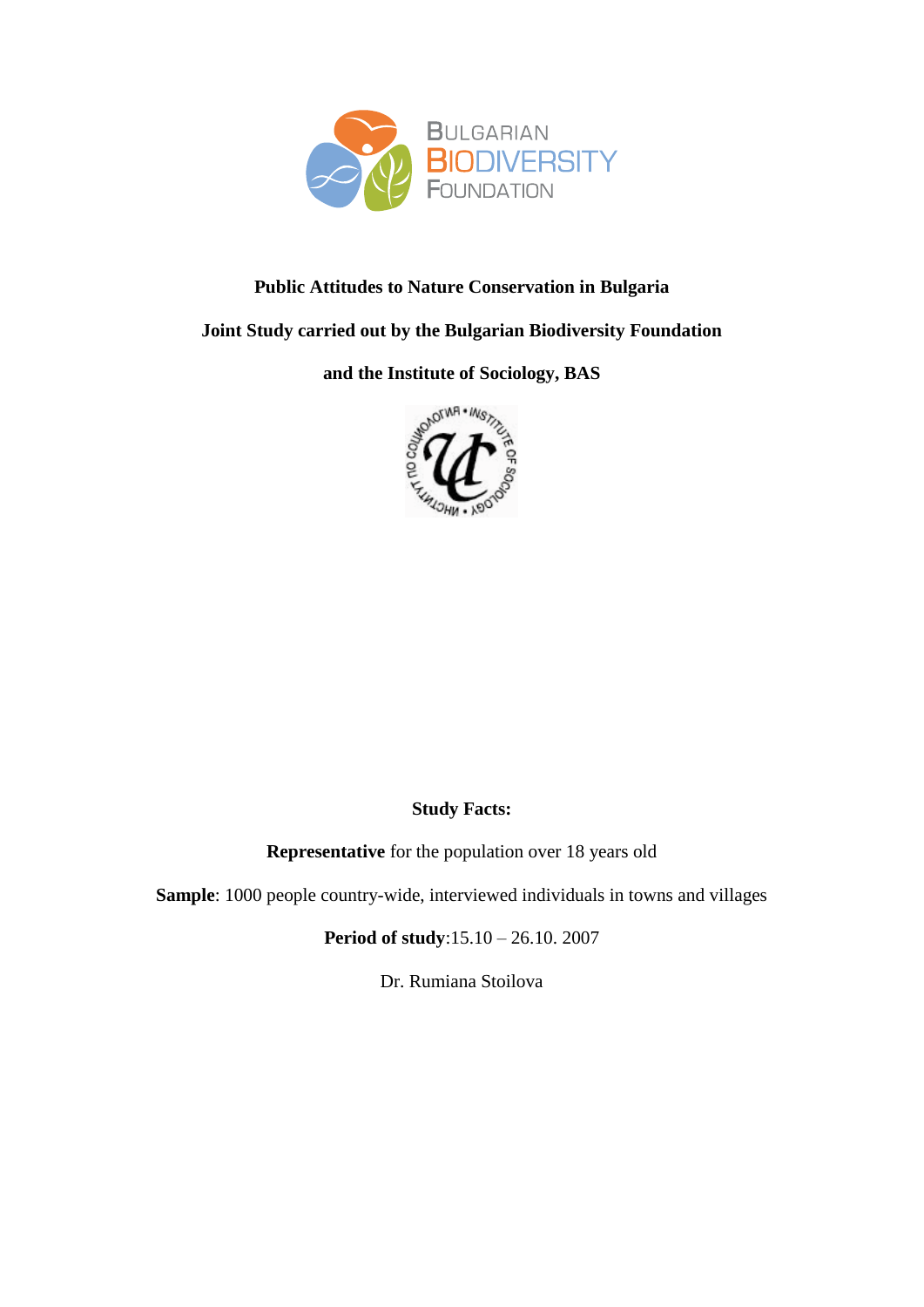# **Contents**

<span id="page-1-0"></span>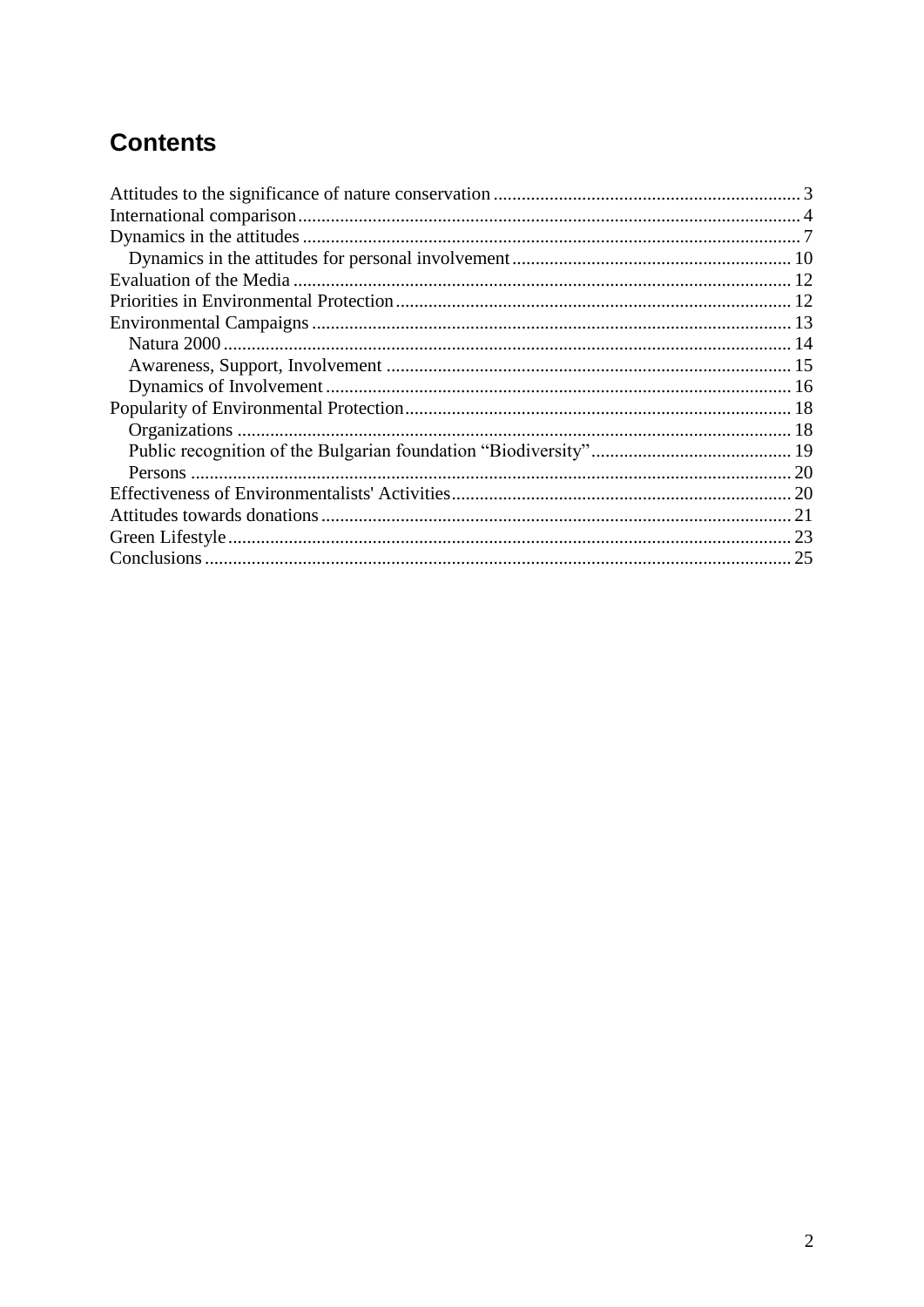# **Attitudes to the significance of nature conservation**

The study results indicate awareness of international agreements and awareness of links between economic development and conservation of the natural environment. The lower detected levels of passive attitudes typical of a nation that is the recipient rather than an active participant in nature conservation is a positive development. The largest percentage of interviewed people agree with the statement that «environmental issues should be governed by international agreements which Bulgaria and the other countries adhere to» - this statement drew support from 91% of respondents. It is followed by the statement "Economic progress in Bulgaria will slow down if we do not provide better protection of the environment", about which 64% of respondents agree. The third statement, «It is to be expected that poorer countries will make less effort to protect the environment than richer countries» drew positive response from less than half of the studied sample (48%).



#### **Attitudes towards environmental preservation**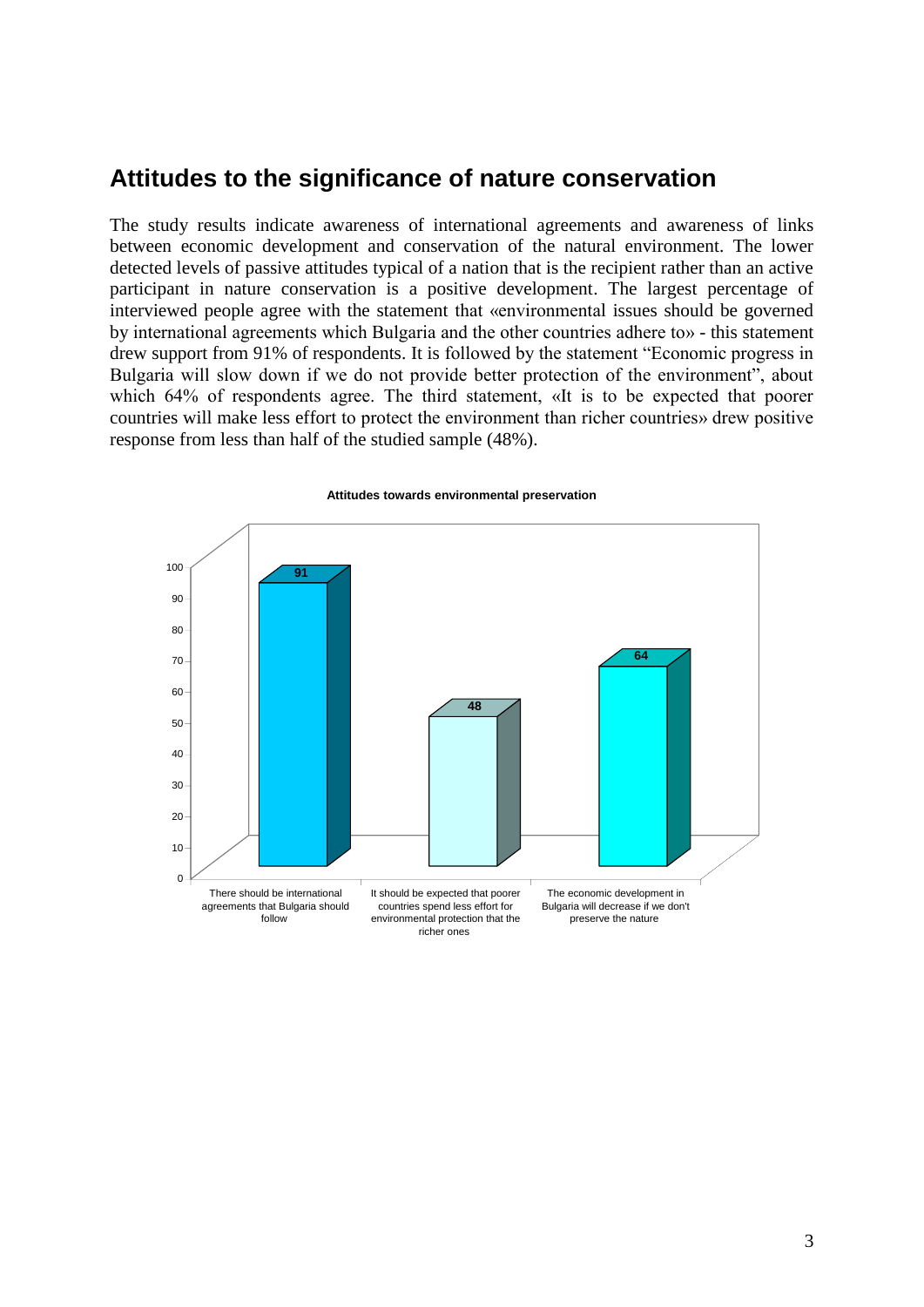# <span id="page-3-0"></span>**International comparison**

An international European survey "Environment", conducted in 2000, allows the positioning of the Bulgarian public opinion on the broader European context<sup>1</sup>. The opinion of the Bulgarians with respect to the statement «For the environmental problems there should be international agreements which every country should follow». This opinion is shared by more than 90% of the respondents in Europe.





A big difference in the public opinion is observed in the year 2000 between Bulgaria on the one side and Sweden, Austria, and Germany on the other regarding the statement that poorer countries should be expected to spend less effort for the conservation of the nature. The improvement of this attitude in 2007 for Bulgaria is a positive development observed in the current survey.

1

<sup>&</sup>lt;sup>1</sup> http://www.gesis.org/en/data\_service/issp/data/2000\_Environment\_II.htm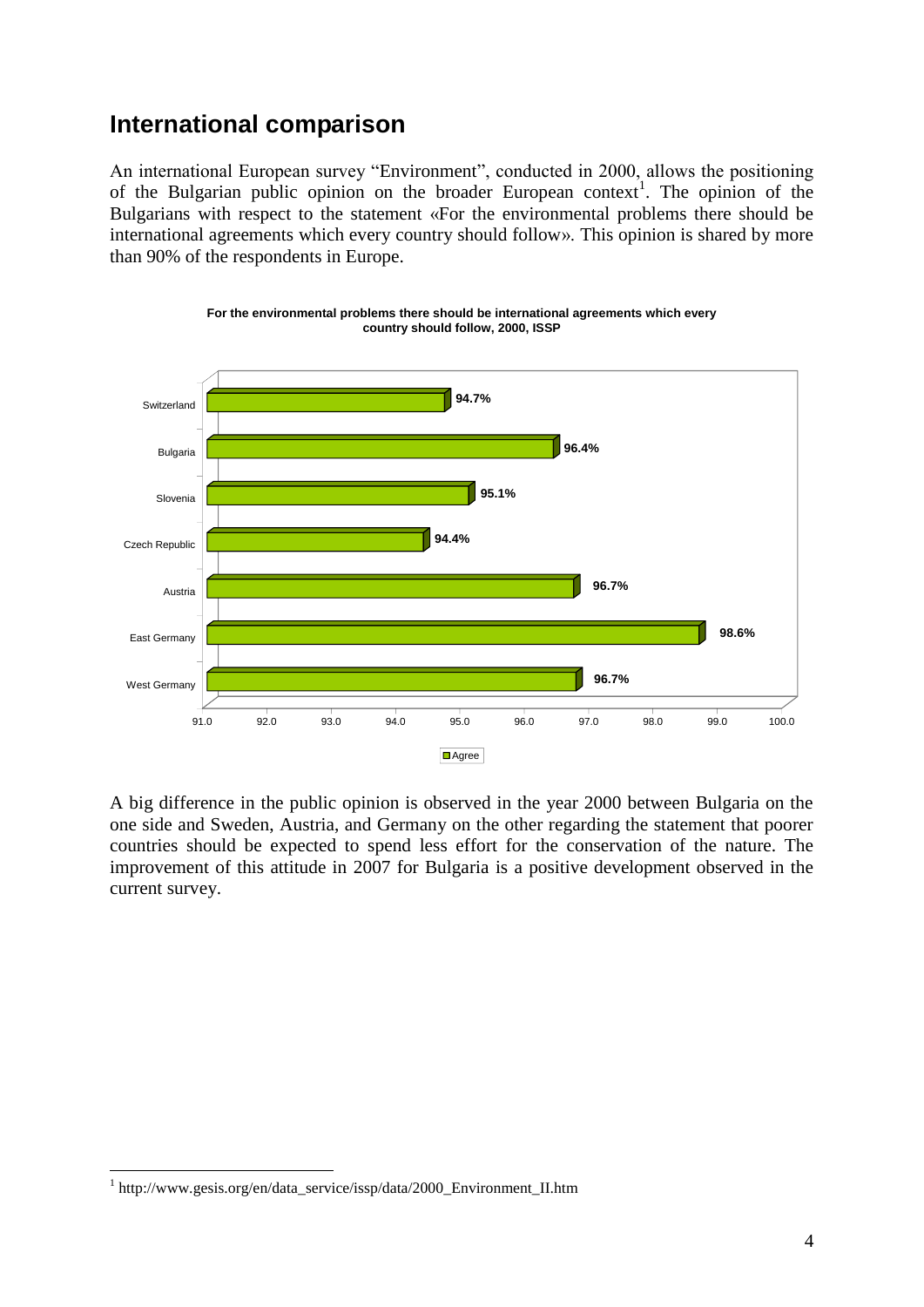

**It should be expected that poorer countries spend less effort for the environmental protection than richer ones, 2000, ISSP**

In Bulgaria, the attitudes relating economic development and nature conservation are clearly visible both seven years ago and now. We could only regret that the construction expansion in the country could not be stopped and does not correspond to the public opinion and evaluation. With respect to these attitudes there is certain increase (from 59% in 2000 to 64% in 2007) and still the opinions in Bulgaria remain higher than those in the other European countries taken in the comparison.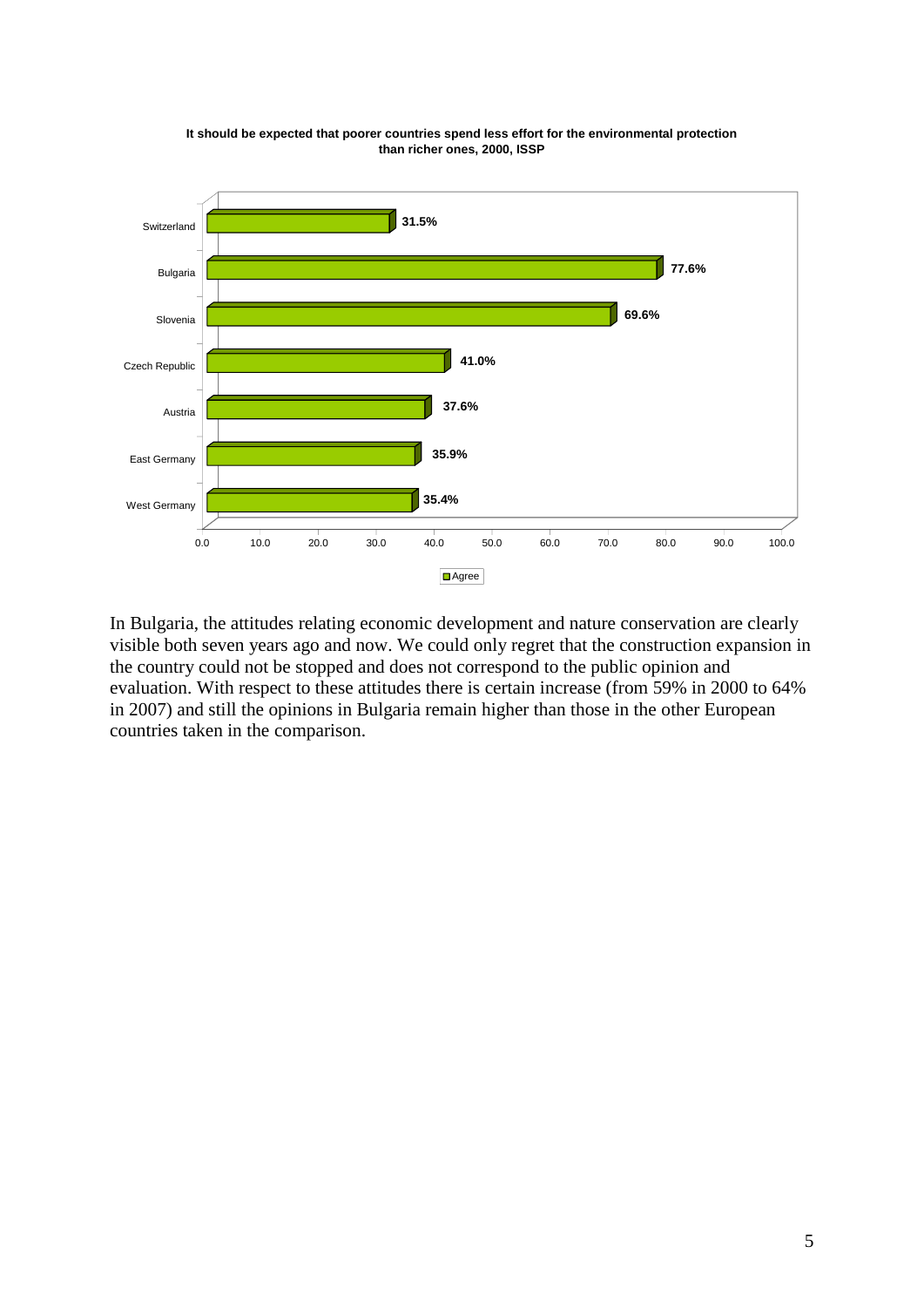

**The economic development will decrease if we don't preserve the nature**

**Attitudes towards nature conservation (comparison 2000 and 2007)**



The next group of statements concerns the Bulgarian country-specific context. The largest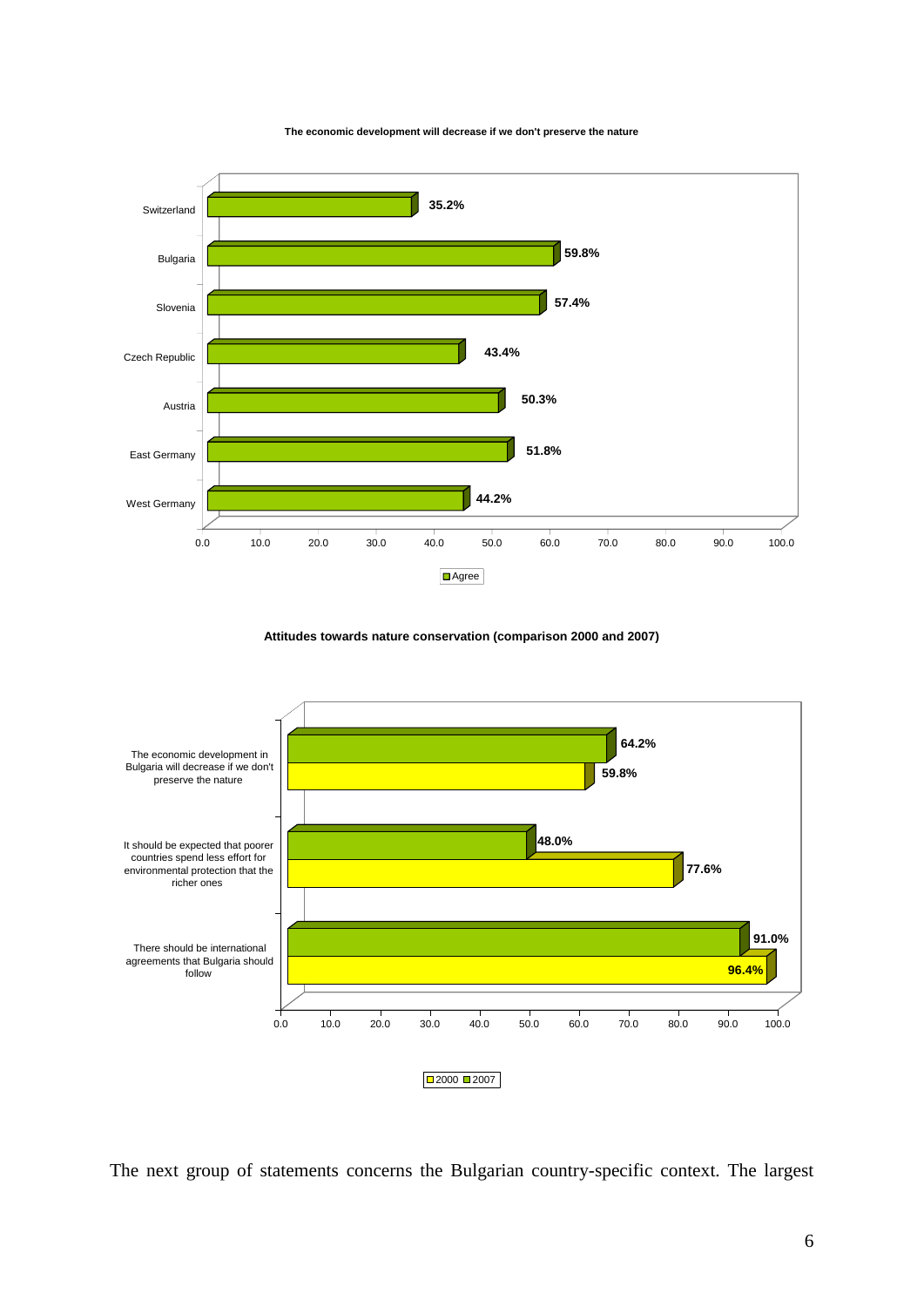share of respondents agree that «Construction in protected areas (PAs) is absolutely impermissible» (82%) and «Owners of land in PAs must comply with restrictions imposed on construction» (87.7%). It is obvious that on matters concerning new construction in PAs, environment protection organisations will benefit from wider public understanding and support. There is a sharp divide, however, between respondents who agree and disagree with the statement «There is a sufficiently developed tourism infrastructure in Bulgaria» – those who agree account for 46.2% of all respondents while the "no" answers represent 36.9% of the total. Considerable share of people interviewed are undecided. These answers point to the lack of balance between nature conservation and the development of environmentally friendly tourism.

## <span id="page-6-0"></span>**Dynamics in the attitudes**

In preparing the analysis of the above statements we sought to compare how responses have changed in comparison with the previous study, commissioned by BBF in 2005. As to the statement «There is a sufficiently developed tourism infrastructure in Bulgaria», the share of those who disagree has grown, at the expense of undecided respondents. The statement «There is currently a sufficient number of buildings and structures in parks in Bulgaria» drew a larger number of agreeing respondents while the number of those who disagree has gone down, which may be due to the public debate surrounding new construction in the Strandzha Nature Park and the environmental activists' campaign to protect the area. As to the statement «Construction in protected areas is absolutely impermissible» there has been no change in attitudes compared to the previous study. The past two years have brought no change also in public attitudes to the statement «Owners of land in PAs must comply with restrictions imposed on construction». The share of undecided respondents has fallen. Public opinion on the issue of new construction in PAs is better informed, although a certain level of polarisation still remains. The share of those who believe that construction does not damage the environment registered a slight increase. The presence of extreme polarities on this issue is a significant factor, and this polarisation should be monitored as it develops in time and according to the local specifics.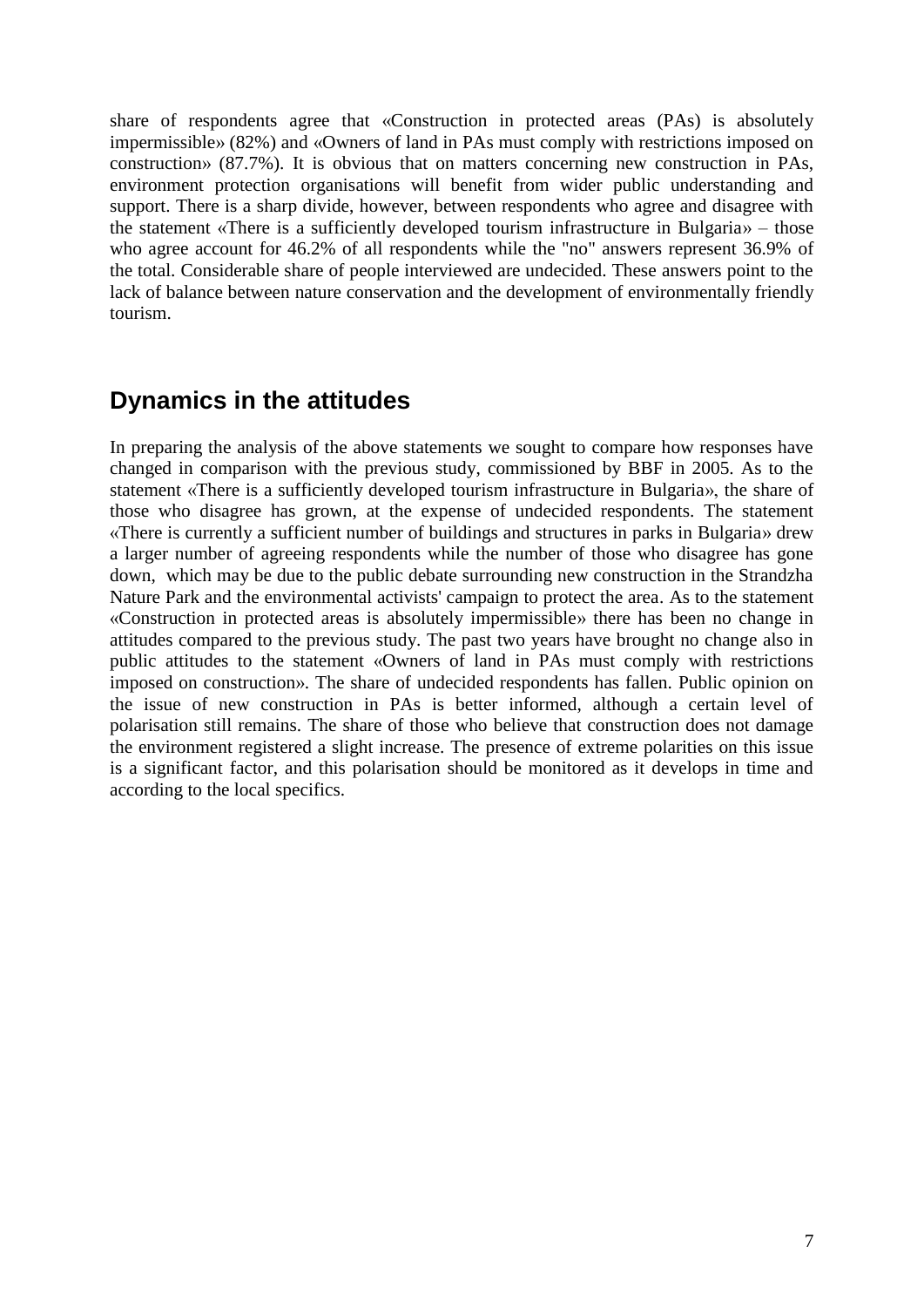**Bulgaria has sufficiently developed infrastructure for tourism** 



#### **In Bulgaria, there are enough buildings in the parks**

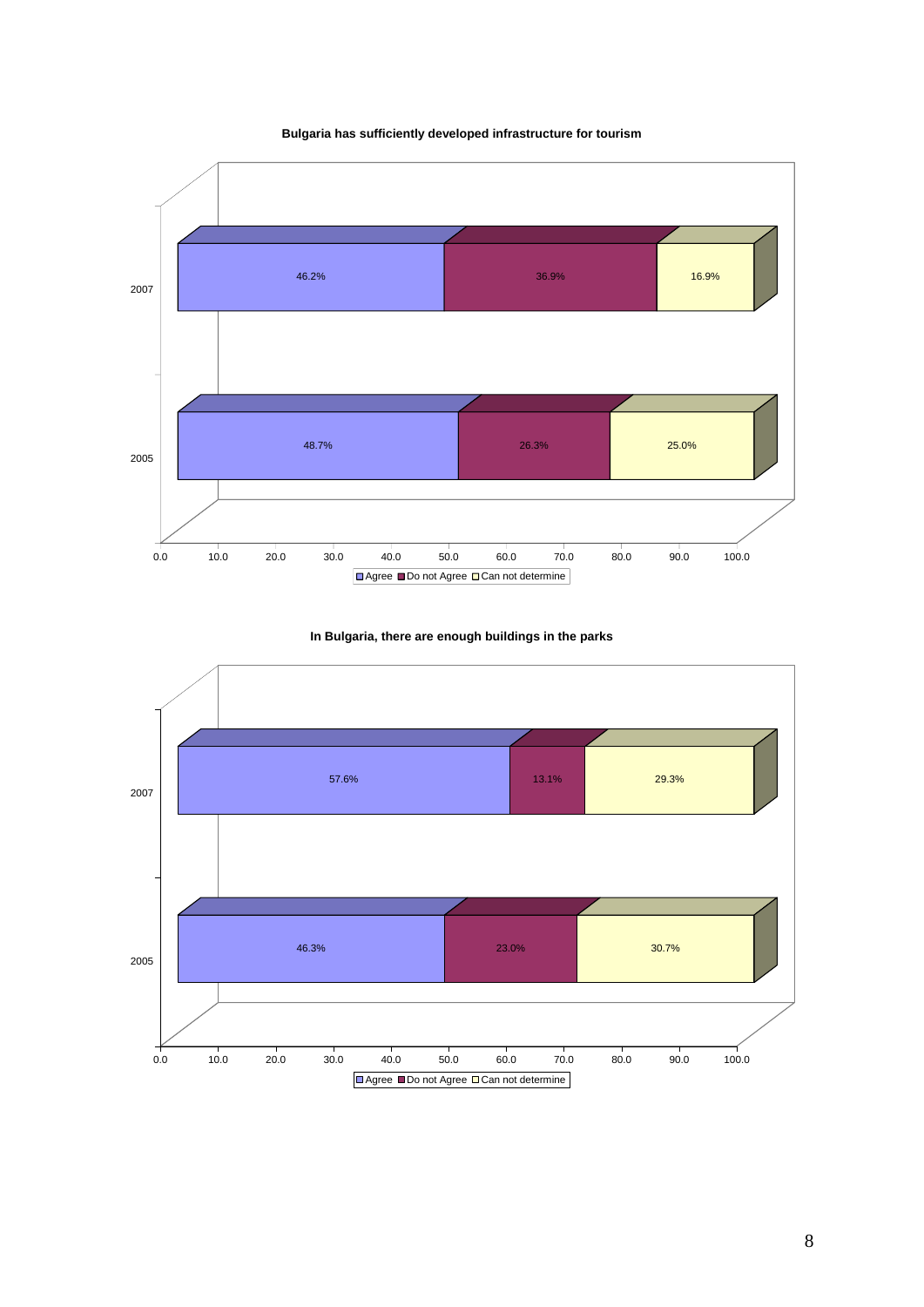



**Land-onwers in the protecred territories should take into consideration the construction restrictions** 



9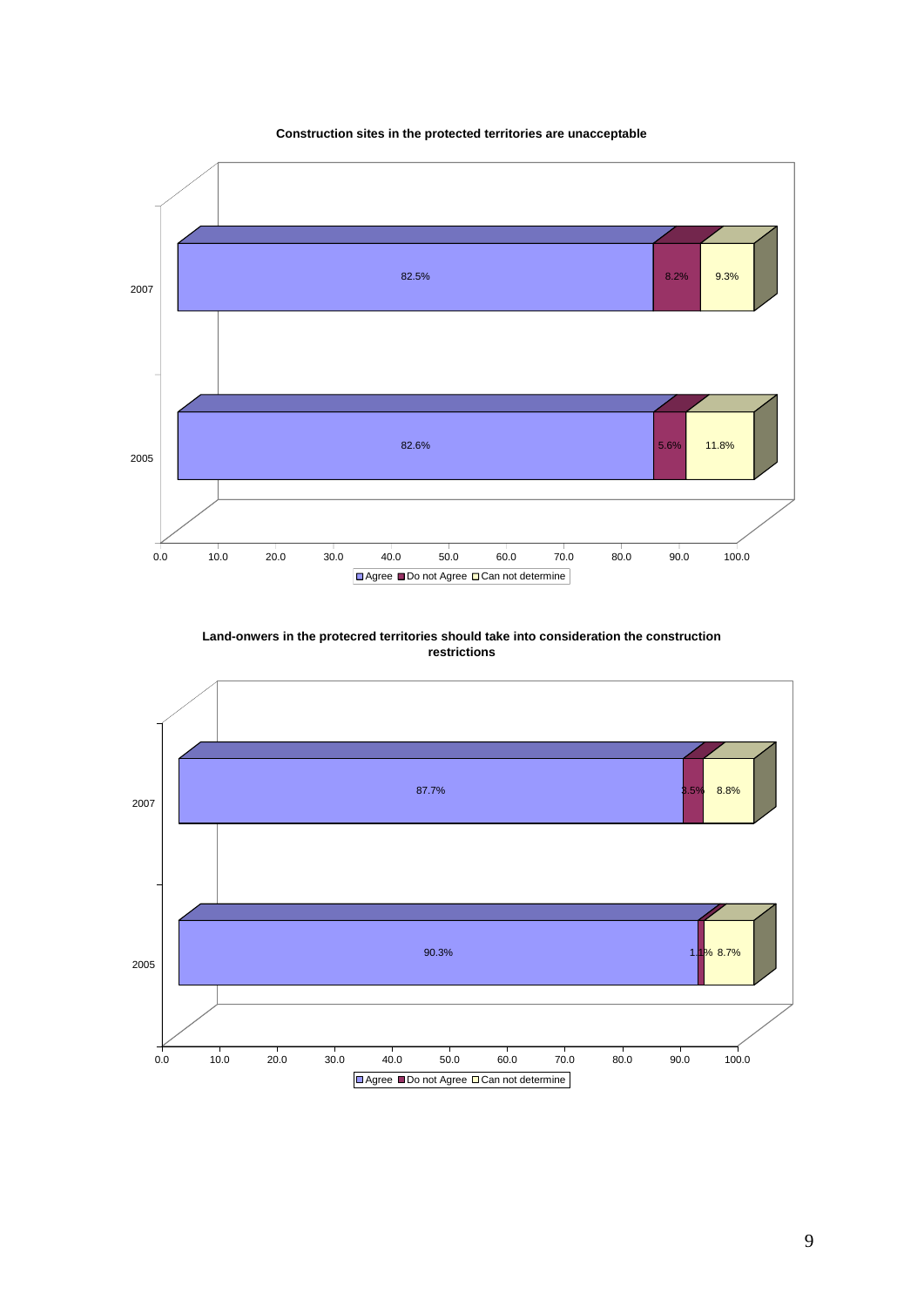**Constructions do not harm the environment** 



### <span id="page-9-0"></span>*Dynamics in the attitudes for personal involvement*

The first three top-ranking options of personal involvement or contribution in 2005 were "contact the media", "seek like-minded people" and "seek cooperation from an environmental organisation". The way these options were ranked 2007 has changed, with the media being dethroned by "seek like-minded people", followed by "seek cooperation from an environmental organisation", avz "contact the media" coming on the fourth place in the list in the present survey. The shift is from a more passive activity ("inform the media") to active citizens seeking like-minded individuals. The importance of civil society capable of organising its own actions and opposing the government has grown.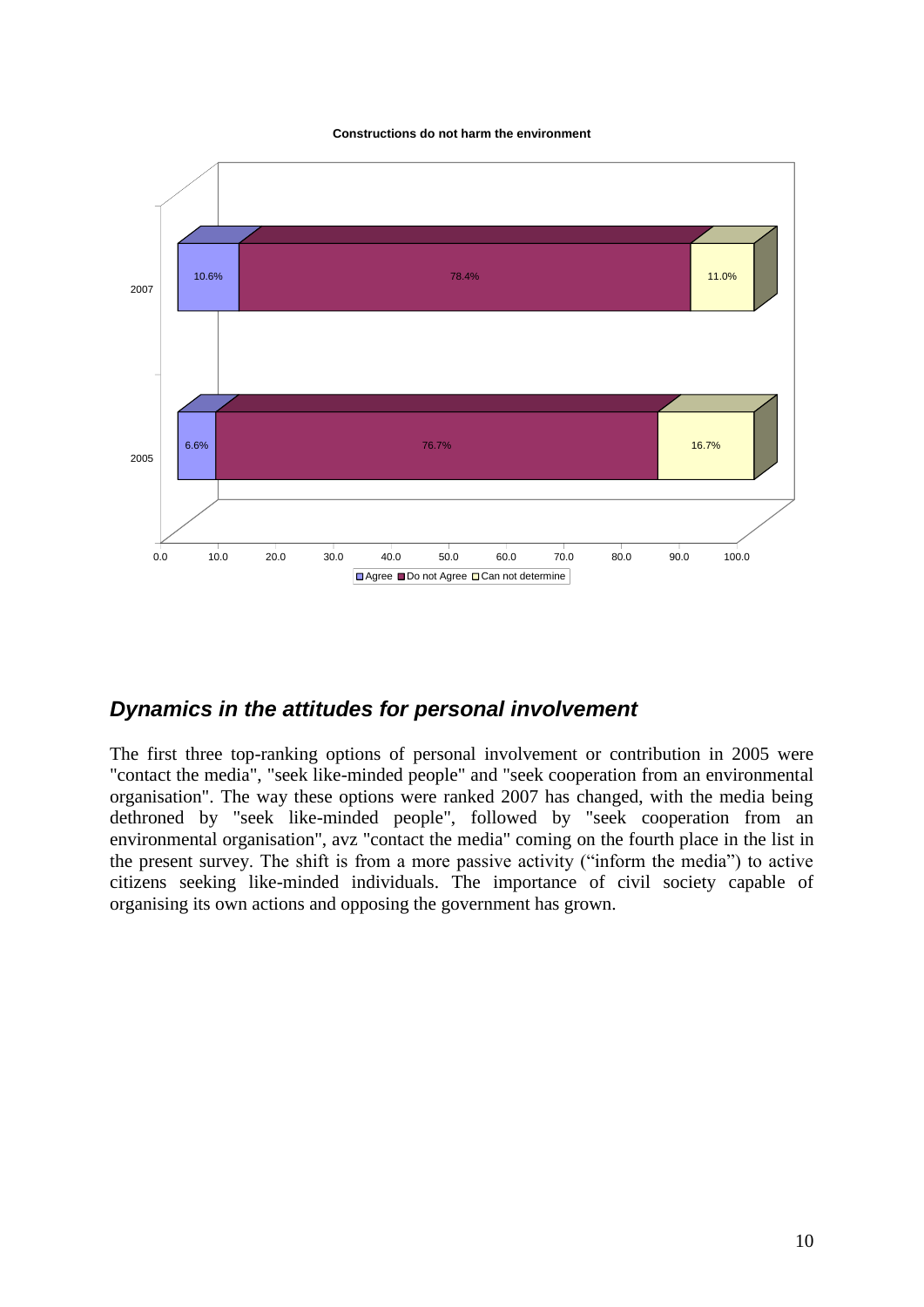

**In case of environmental problem, how would you react? (2007)**

**In case of environmental problem, how would you react? (2005)**



In 2007, 58.9% of respondents agreed with the statement «it is the government's responsibility to deal with natural environment issues". The responses "I will act myself" and "I will donate money if I'm certain it will be used for its intended purpose" were given by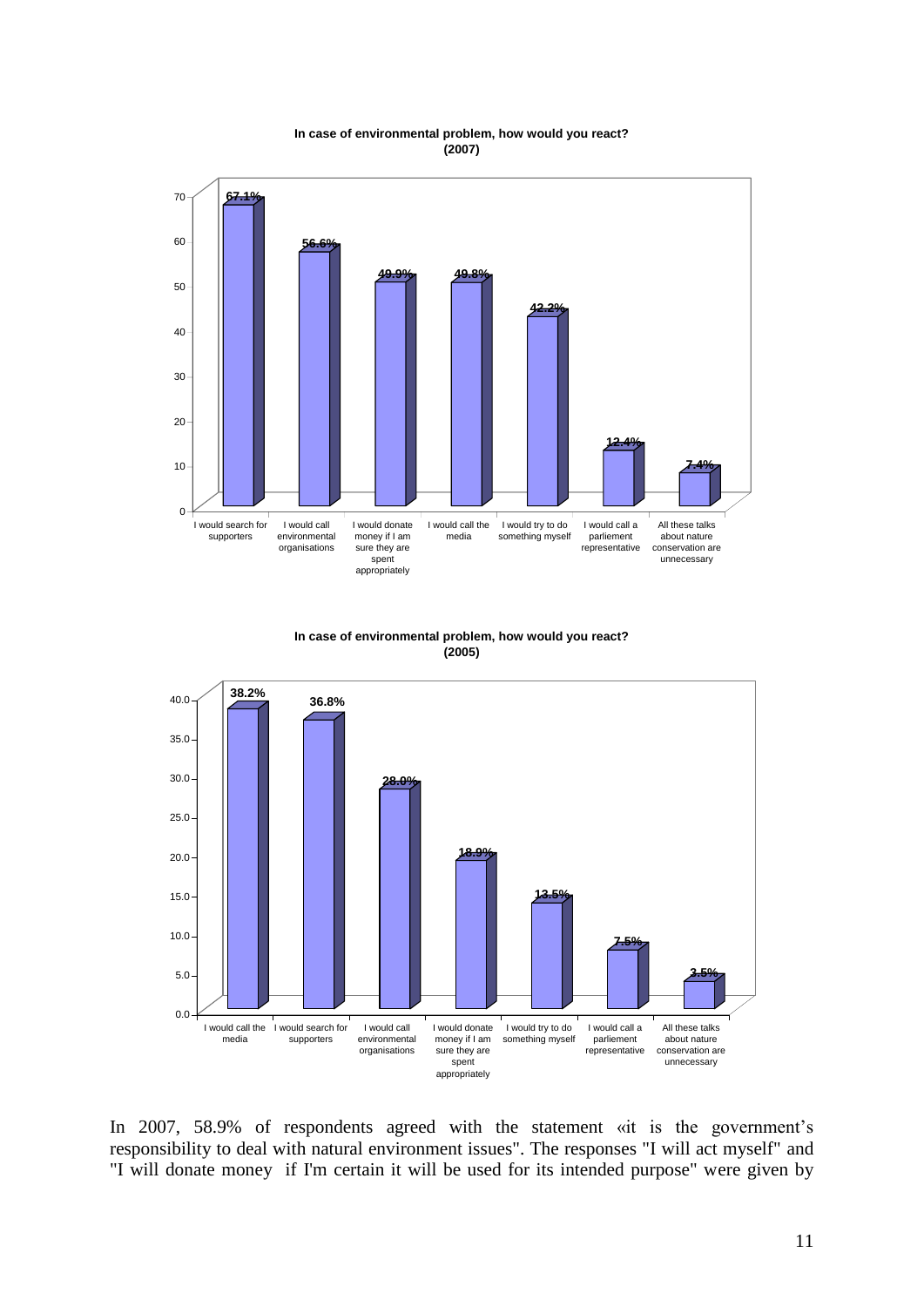42.2% and 49.9% of respondents, respectively. Judging from that shift of priorities in citizens' activity, we can safely assume that Bulgaria is experiencing a "green wave" of a raising public support for the nature protection. This is measured by the attitudes for citizens' more active involvement and the preparedness to hold meetings with the authorities to prevent damage being done to the environment.

### <span id="page-11-0"></span>**Evaluation of the Media**

The people from the representative sample, which includes different population areas, different age, education, and income groups, use predominantly the means of mass communication – radio, TV, and newspapers (87.3%) to inform themselves about the environmental problems. The rest of the information channels rank far behind – directly from colleagues and friends  $-13.3\%$ , through internet (e-mail, blog, web-site)  $-8.7\%$ , directly from members of environmental organizations  $-2.2\%$ . As a whole the share of uninformed people who haven't heard of the any of the campaigns and don't use any of the information sources for the issues, as measured through different items in the survey varies around 9%. This is the share of the respondents who say "I haven't heard of any of the nature conservation campaigns".



**If you have heard about a nature conservation campaign in the last year, how did you hear about it ?**

## <span id="page-11-1"></span>**Priorities in Environmental Protection**

The first three issues that meet the approval of over 90% of respondents are as follows: deforestation as a result of uncontrolled logging (98.8%), uncontrolled release of water from dams and resulting flash floods (94.7%), and over-construction at the Black Sea coast (92%).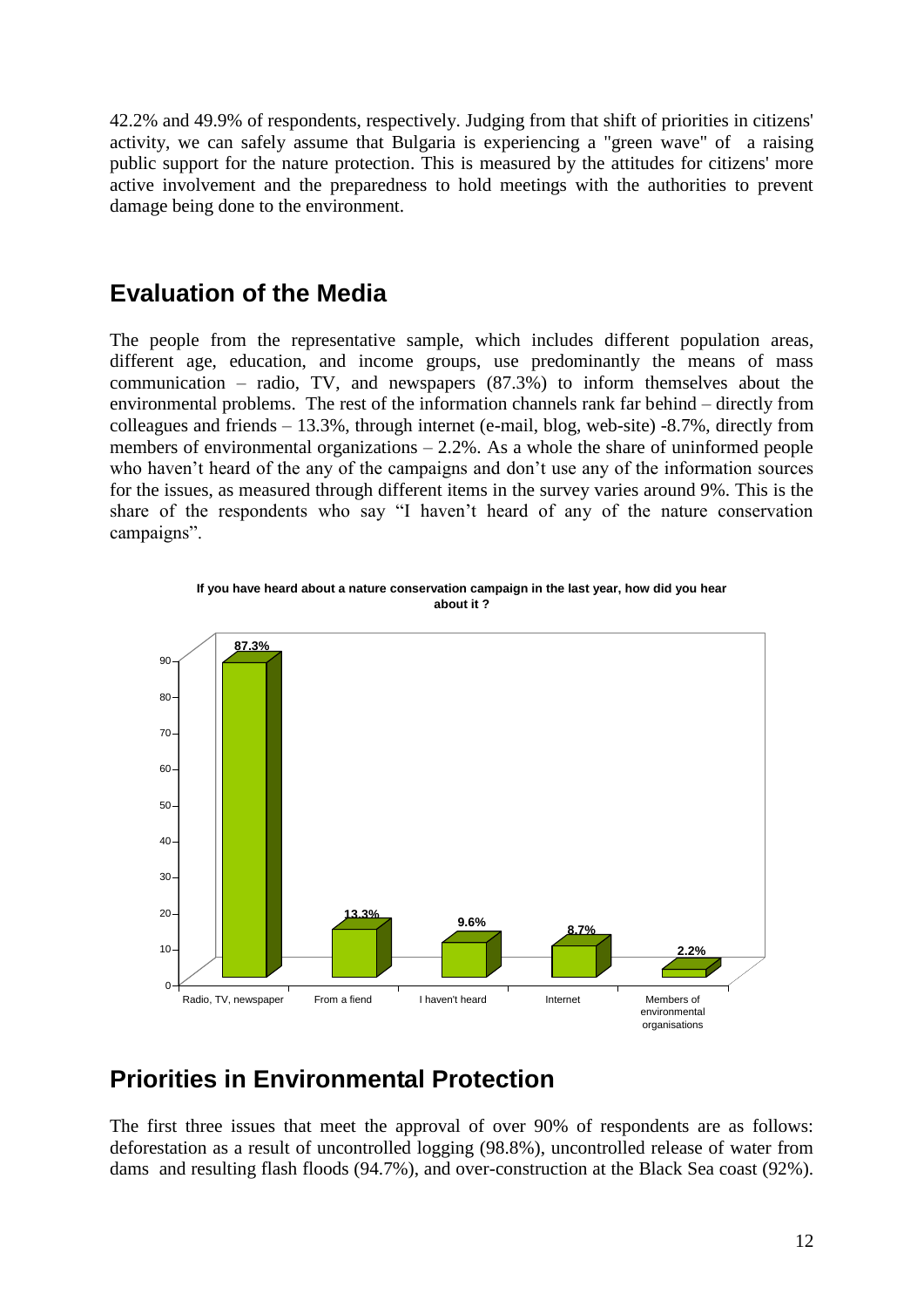Other issues that were given high priority include the problem of stray dogs and cats (83.7%), over-construction in the Pamporovo resort (79.2%), the construction of small hydropower stations along rivers (68.1%), the Super Borovets project (67.8%), ski-runs in the Pirin National Park (66.4%), the project to enlarge the Panichishte skiing resort (62.0%). Public opinion priorities should alert environmental organisations to the issues that society deems most important. The top three priorities as registered by public attitudes are very clear – conservation of forests, controlled release of dam water and prevention of flash floods, putting a stop to over-construction along the Black Sea coast.



**What are the most important problems for the nature conservation in Bulgaria in the moment?**

# <span id="page-12-0"></span>**Environmental Campaigns**

*Public awareness* on different environment-related issues varies widely. Therefore the preparedness of local people to support environmental NGO's efforts is expected to vary, too. Awareness of environmental campaigns during the current year is as follows - "Natura 2000" (78.4%), "Save Strandzha Nature Park" (68.2%), "Save Irakli" (60.4%), campaign against the construction of the Super Panichishte Ski Zone in the Rila National Park (23.8%), "Let Nature Remain in Bulgaria" (23.2%). The ranking of *support* for the various environmental campaigns is relative to the level of awareness. Support for all campaigns is however lower than awareness, but the respective scores are very close, which indicates there is room for better public awareness efforts.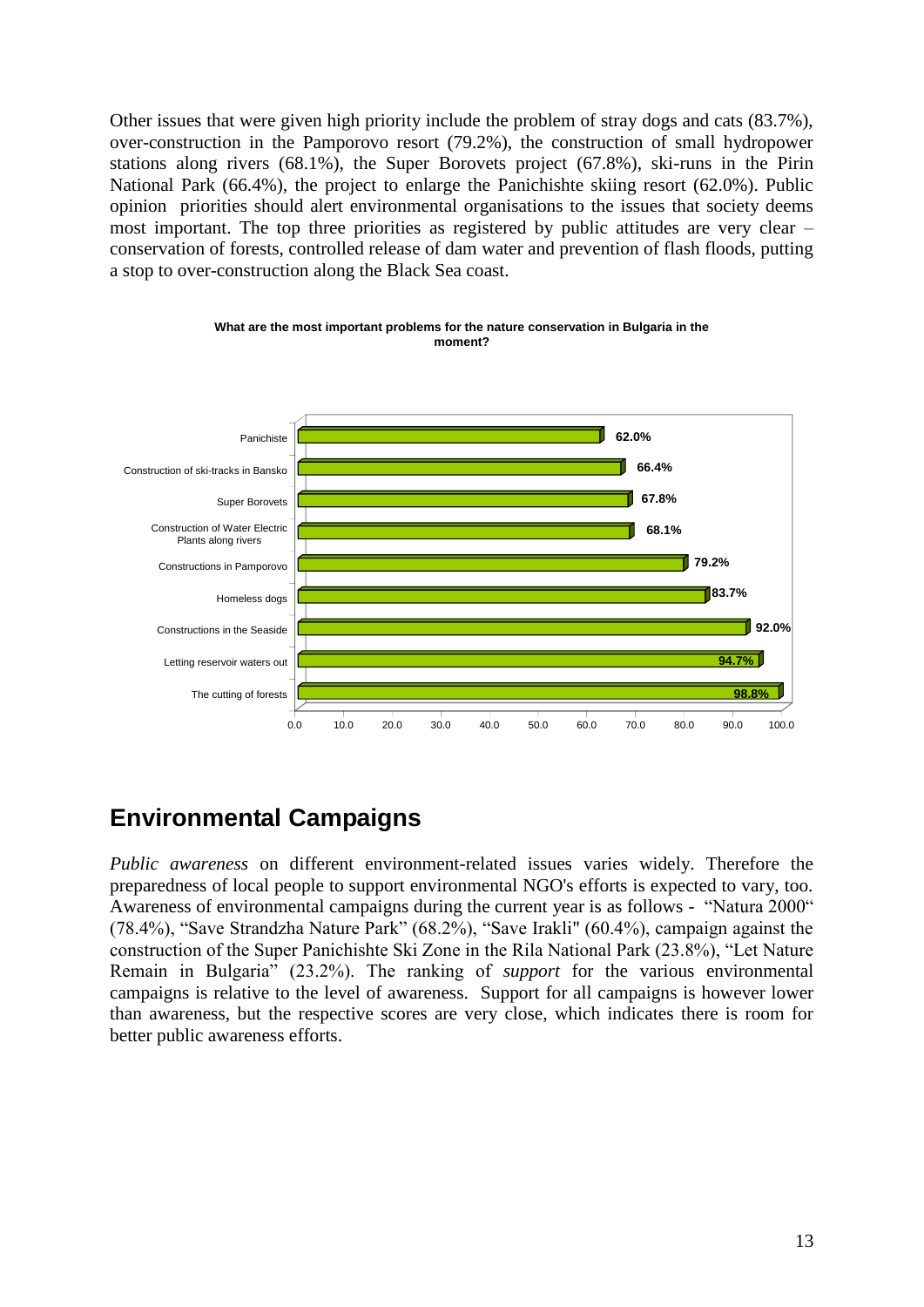

**Which of the following environmental campaigns have you heard of?** 

**Which of the following environmental campaigns do you personally support?** 



### <span id="page-13-0"></span>*Natura 2000*

One of the most heatedly discussed topics in the course of the past year was, without any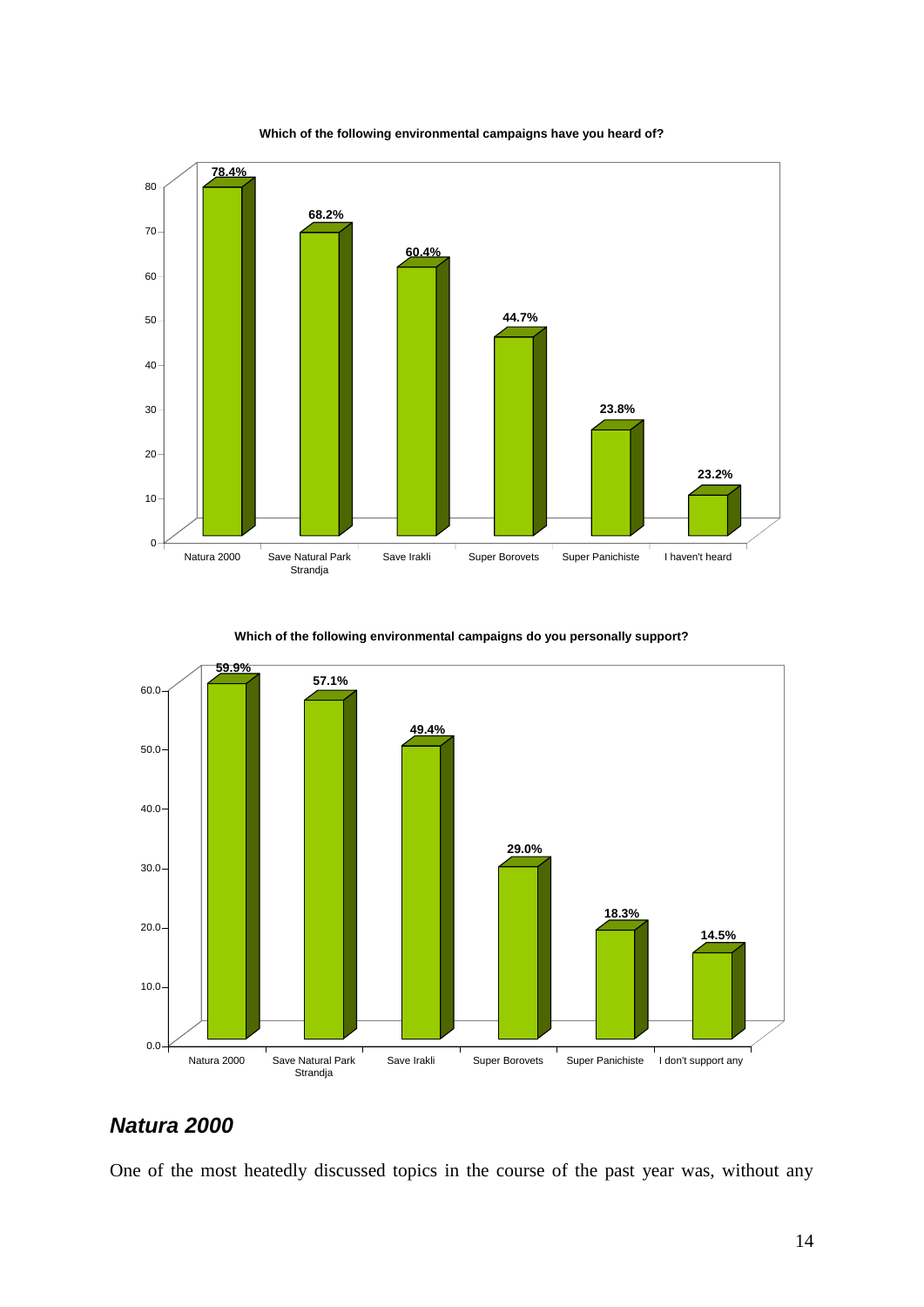doubt, the inclusion (and exclusion) of areas into (and out of) the Natura 2000 network. 78.4% of respondents were aware of this campaign - the largest number compared to other environmental campaigns included in the study. 59.9% of respondents are in favour of Natura 2000. Of note here is the fact that the share of respondents who support the campaign is considerably lower than the percentage of respondents who were aware of its existence. That is why we also sought an answer to the question "What are the benefits for local people from the inclusion of areas in the Natura 2000 network". On this issue, public opinion remains uninformed to a considerable degree – 34.8% of respondents see benefits from inclusion in the network, while 17.2% believe there are none, and nearly half (47.9%) of respondents are undecided. These results are in support of the opinion that the government's efforts to raise public awareness as to the benefits of the network were inadequate and a more active stance would have prevented opposition in many places.



**Are there any advantages for the local people from the inclusion of the territories in the Natura 2000 network?** 

### <span id="page-14-0"></span>*Awareness, Support, Involvement*

The trend still persists for the levels of awareness and support to be higher than these for personal involvement and contribution. Over the past 5 years, 27.2% of respondents took part in an activity to protect the environment, 12.7% signed petitions concerning environmental protection, 3.0% took part in protest activities or demonstrations, 2.5% donated money to environmental organisations. These figures are much lower than the registered levels of awareness and support.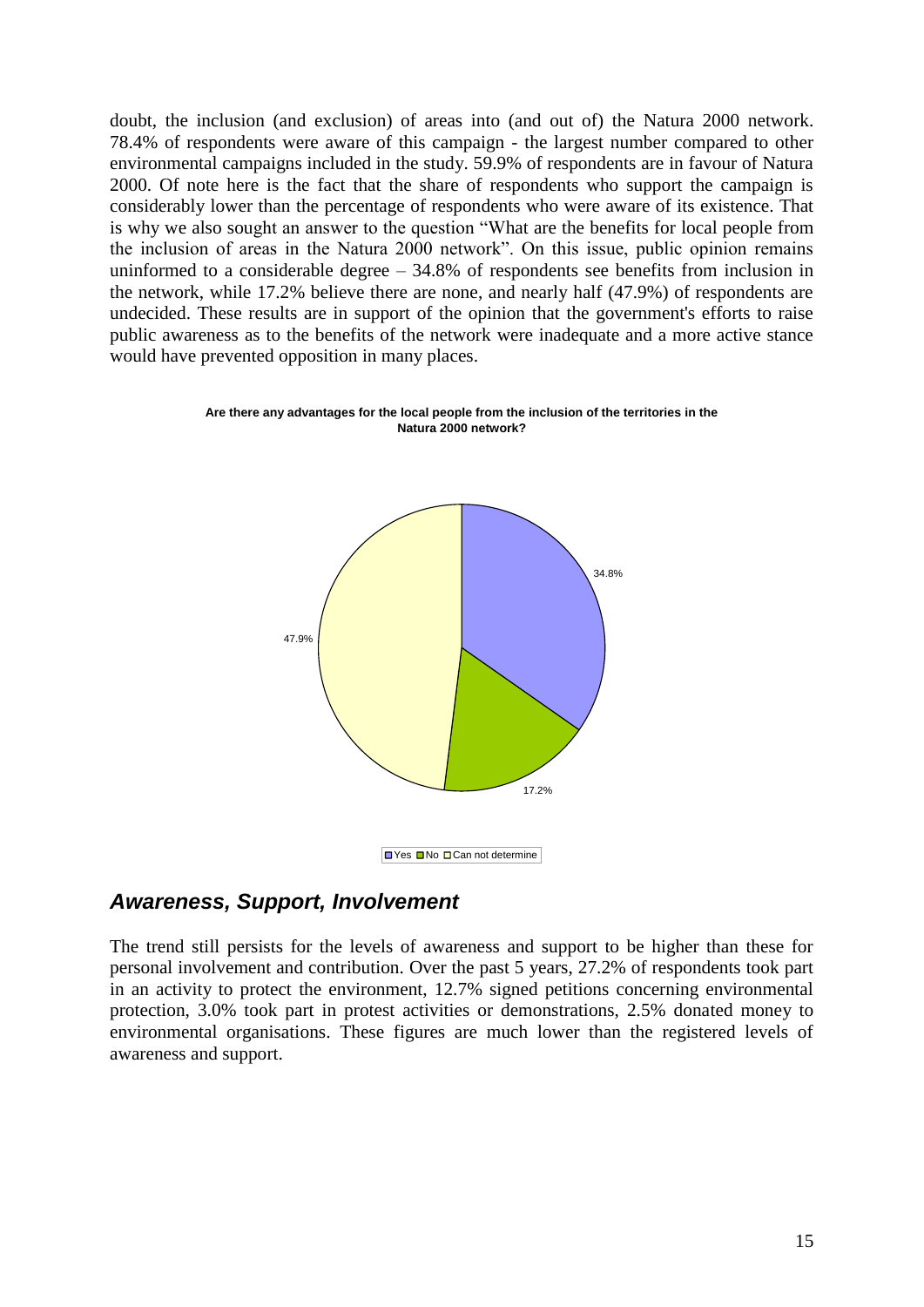### <span id="page-15-0"></span>*Dynamics of Involvement*

The tendency that people are more informed and prone to support than actually involve themselves personally in a campaign remains. In the last five years 27.2% of the respondents have participated in an environmentalist action, 12.7% have signed a petition for nature conservation, 3.0% have participated in a demonstration and 2.5% have donated money to an environmentalist organization.

The strongest tendency in signing environmentalist petitions has Switzerland -  $41.3\%$ <sup>2</sup>. In the year 2000 Bulgaria occupies the last place with the modest 4.9%. It is interesting to observe that Switzerland is also the country with the highest share regarding donations to environmentalist organizations – 38.7% but has low share regarding participation in demonstrations – 6.6%. Similar is the tendency in all European countries which shows different levels of readiness of the people for personal engagement and support of the environmentalist cause.



#### **Have you signed a petition regarding the solution of environmental problems?**

1

<sup>&</sup>lt;sup>2</sup> International Social Survey Program, Environment II, 2000 (ISSP).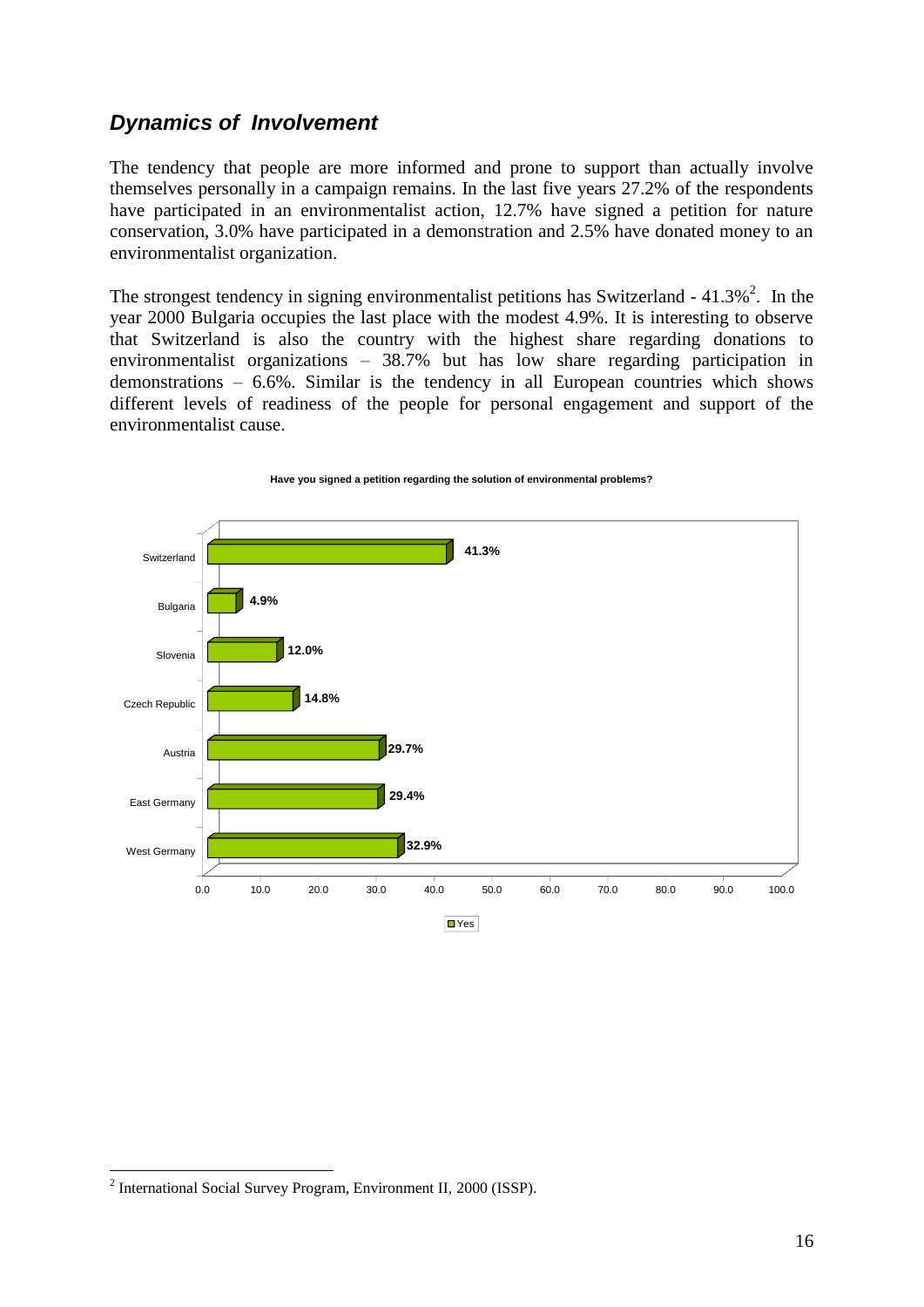#### **Have you donated money to environmenal organisations?**



**Have you participated in a protest or demonstration related to nature preservation?** 

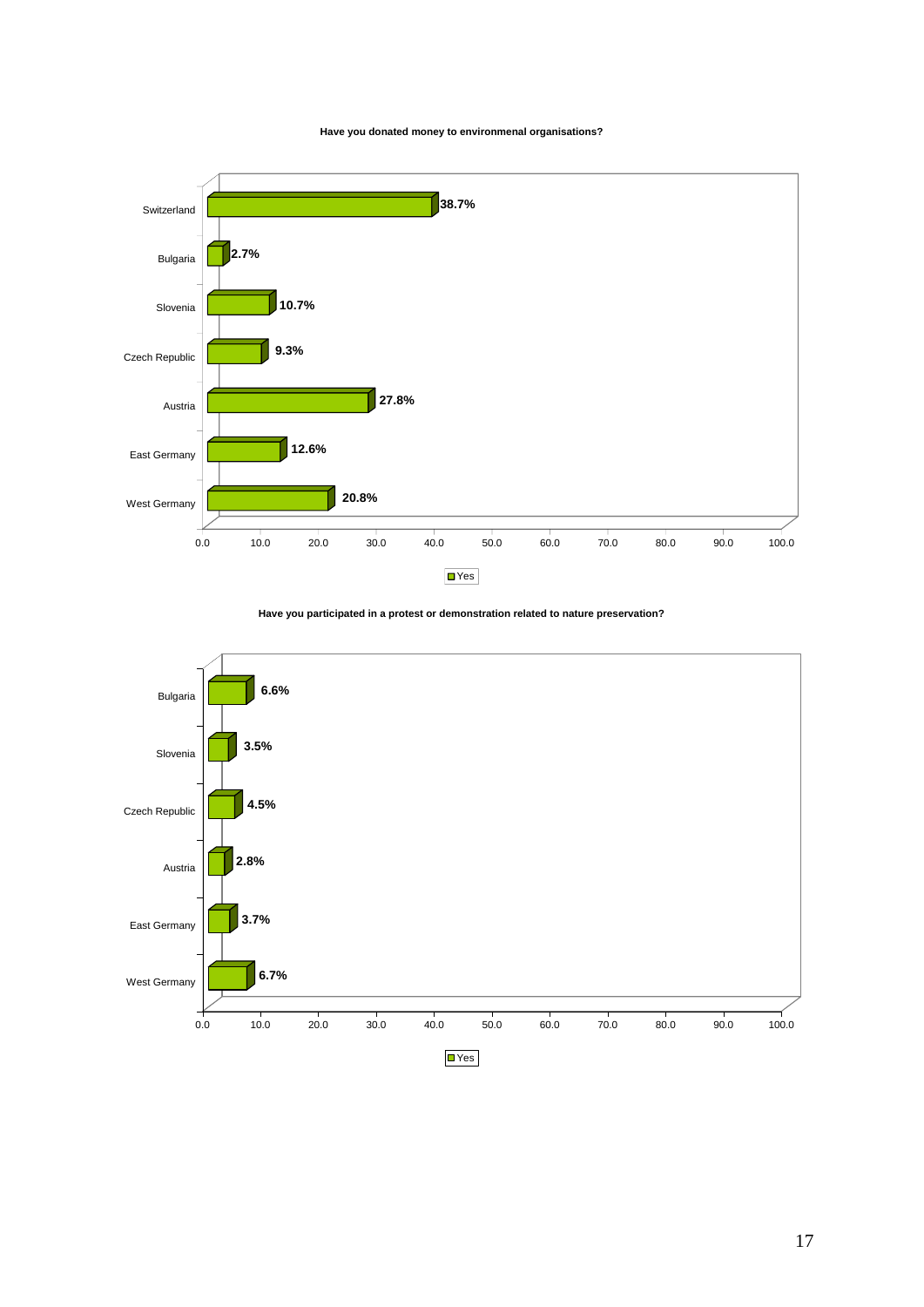**Involvment dynamics (comparison 2000 and 2007)**



■2000 ■2007

Highest improvement for Bulgaria concerning the personal involvement is towards signing petitions from 4.9% in 2000 to 12.7% in 2007.

# <span id="page-17-0"></span>**Popularity of Environmental Protection**

The organisations and people involved in environmental protection have a major role to play in making environmental campaigns more popular.

### <span id="page-17-1"></span>*Organizations*

This is how environmental organisations rank in the awareness assessment – Green Party - 60.7%, Green Patrols – 48.8%, Green Balkans - 42.4%, Bulgarian Society for the Protection of Birds - 28.2%,Bulgarian Biodiversity Foundation -13.4%, Association of Parks 4.7%, Balkani -  $3.4\%$ , WWF Bulgaria  $-3.1\%$ . The organisations that have been on the scene since the early days of democratic change are clearly distinguished - the Green Party and the Green Patrols. Another organisation was added by respondents in a total of 10 survey questionnaires even though it was not on our list - Ekoglasnost, in spite of the fact that it has not been active in public life over the past several years. Public attitudes tend to be inert and require more time to change, respectively they die out rather slowly.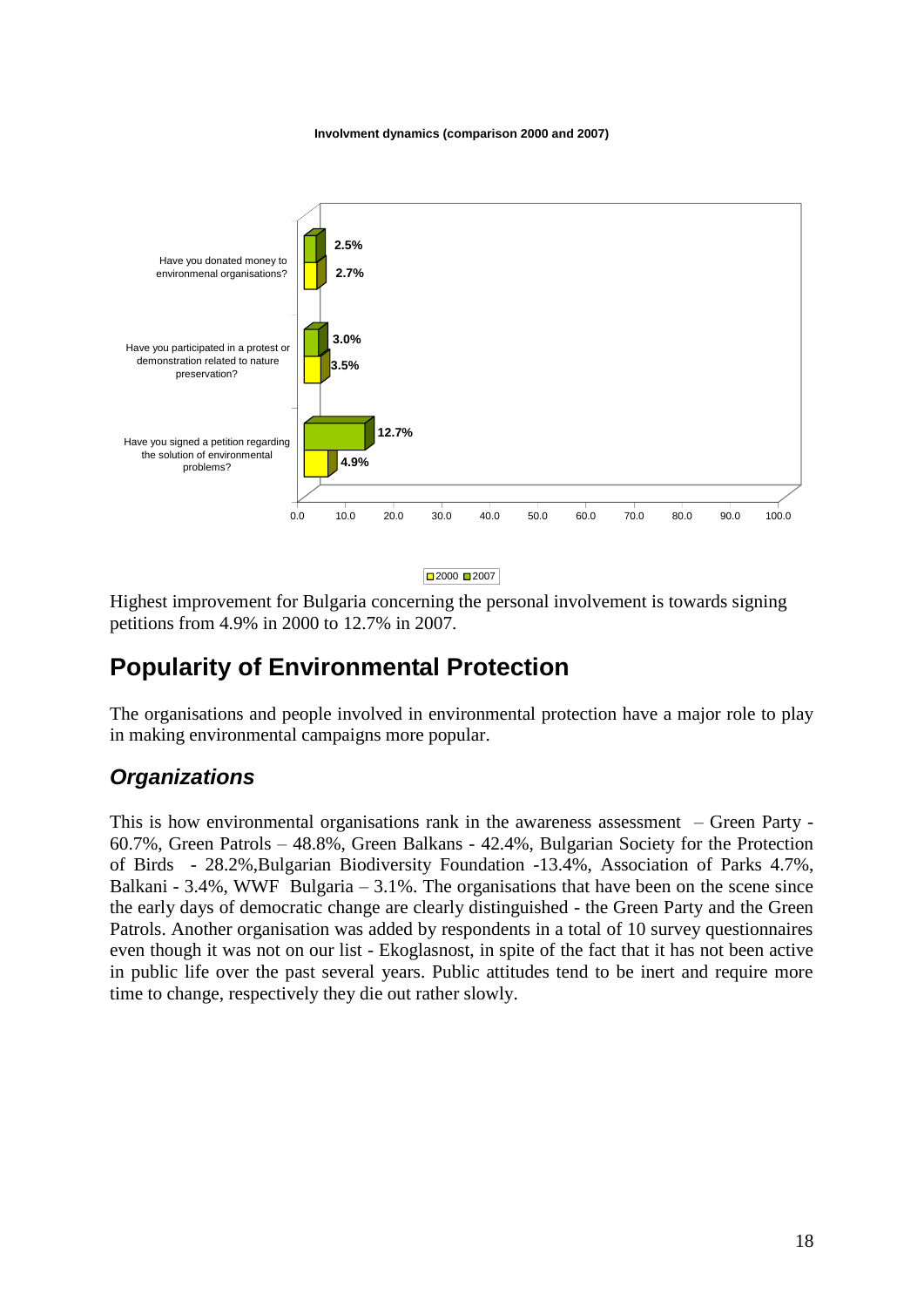**Which environmental organizations do you know?** 



At the same time, the beginning of a second green wave is clearly – environmental organisations without a clear political orientation are gaining popularity, such as Green Balkans, Bulgarian Society for the Protection of Birds, the Bulgarian Biodiversity Foundation. The remaining three organisations also have a distinctive environmental profile without a political "tag" to it; these, however, are not so well recognised. The green segment of civil society has a distinct profile and a number of publicly recogniseable organisations.

### <span id="page-18-0"></span>*Public recognition of the Bulgarian foundation "Biodiversity"*

The foundation is recognized through its contribution and participation in the following campaigns – "For Natural park Strandja" – 19%, Natura 2000 – 18.9%, Save Irakli – 13.5%. Green belt – 2.3%, Super Panichiste – 1.5%. This allows for evaluation of the efforts and resources invested as measured by the achieved effect as recognition by the public and also contributes for the consideration of actions that would further improve it.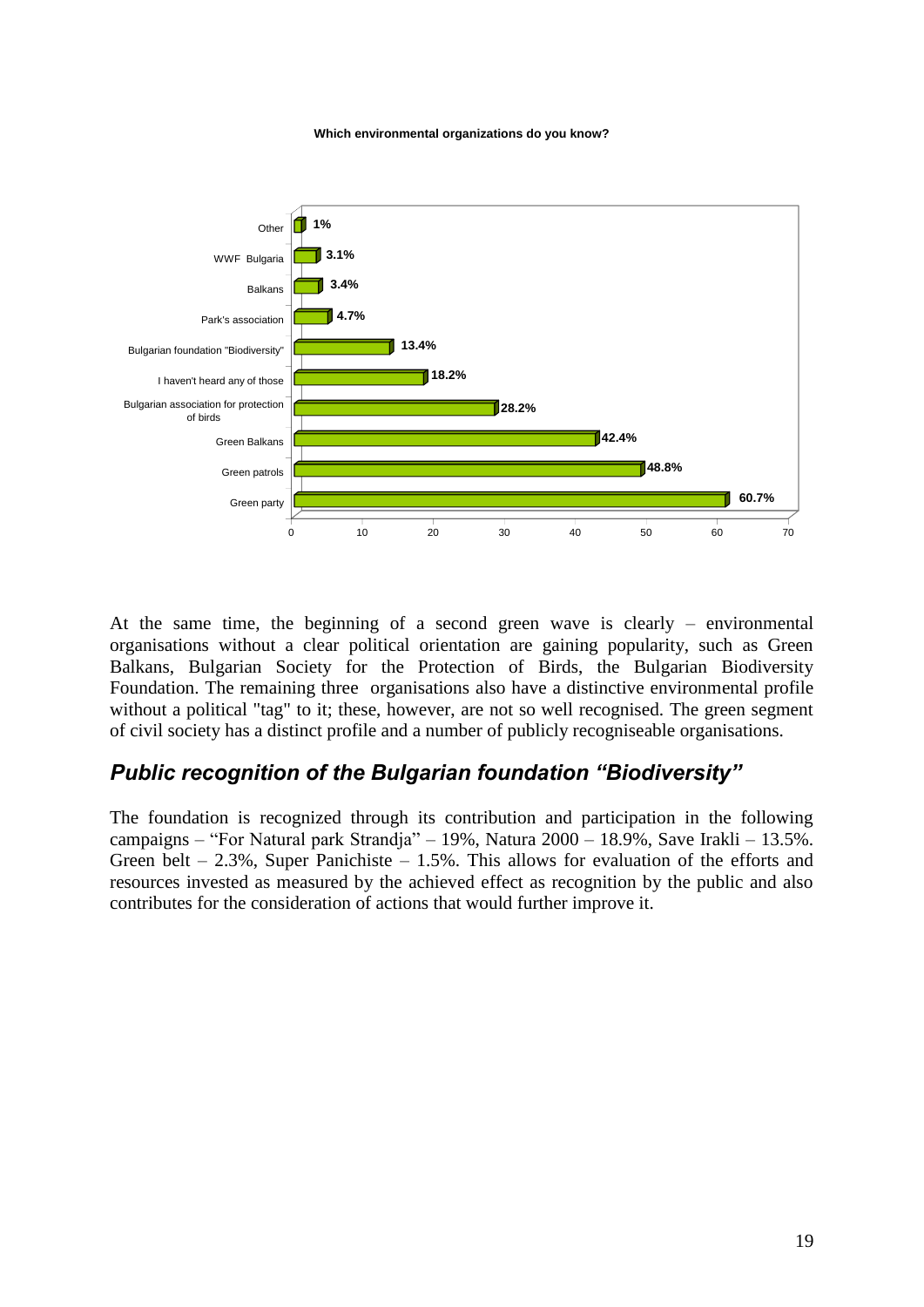

**Which of the following campaigns do you associate with the participation of the Bulgarian foundation "Biodiversity"?** 

### <span id="page-19-0"></span>*Persons*

There is a long list of Bulgarians and foreign nationals that public opinion associates with the cause of nature conservation. The Bulgarian personalities are divided into four categories – those belonging to the "first green wave" in the early days of democracy, personalities that gained public recognition recently as part of mass protest activities to protect nature, sports and art celebrities and government officials whose responsibilities include environmental protection.

# <span id="page-19-1"></span>**Effectiveness of Environmentalists' Activities**

The top ranking activity here is "alerting EU institutions" (50.3%); similar in the rate of agreement as to their effectiveness are "contacts with international institutions" – 41.6%. Three types of activity draw an almost equal share of support for their effectiveness: peaceful protest – 46.5%, meetings with authorities – 45.7%, petitions - 40.2%. Artistic performances are deemed to be the least effective (6.8 %). However, given the public effect of celebrities' involvement has, such forms of activity should by no means be underestimated. It should be taken into consideration that they attract a more targeted audience and supporters. Respondents specifically mentioned that more active efforts at the local level are needed, such as contact with the mayor's office, awareness raising and finding resolutions to issues at the local level. Also significant is the way environmental actions' effectiveness is rated: first comes "alerting EU institutions", followed by protest, and then "meetings with government officials". The order these are ranked in very clearly reveals a problematic deficit of confidence in the way government works.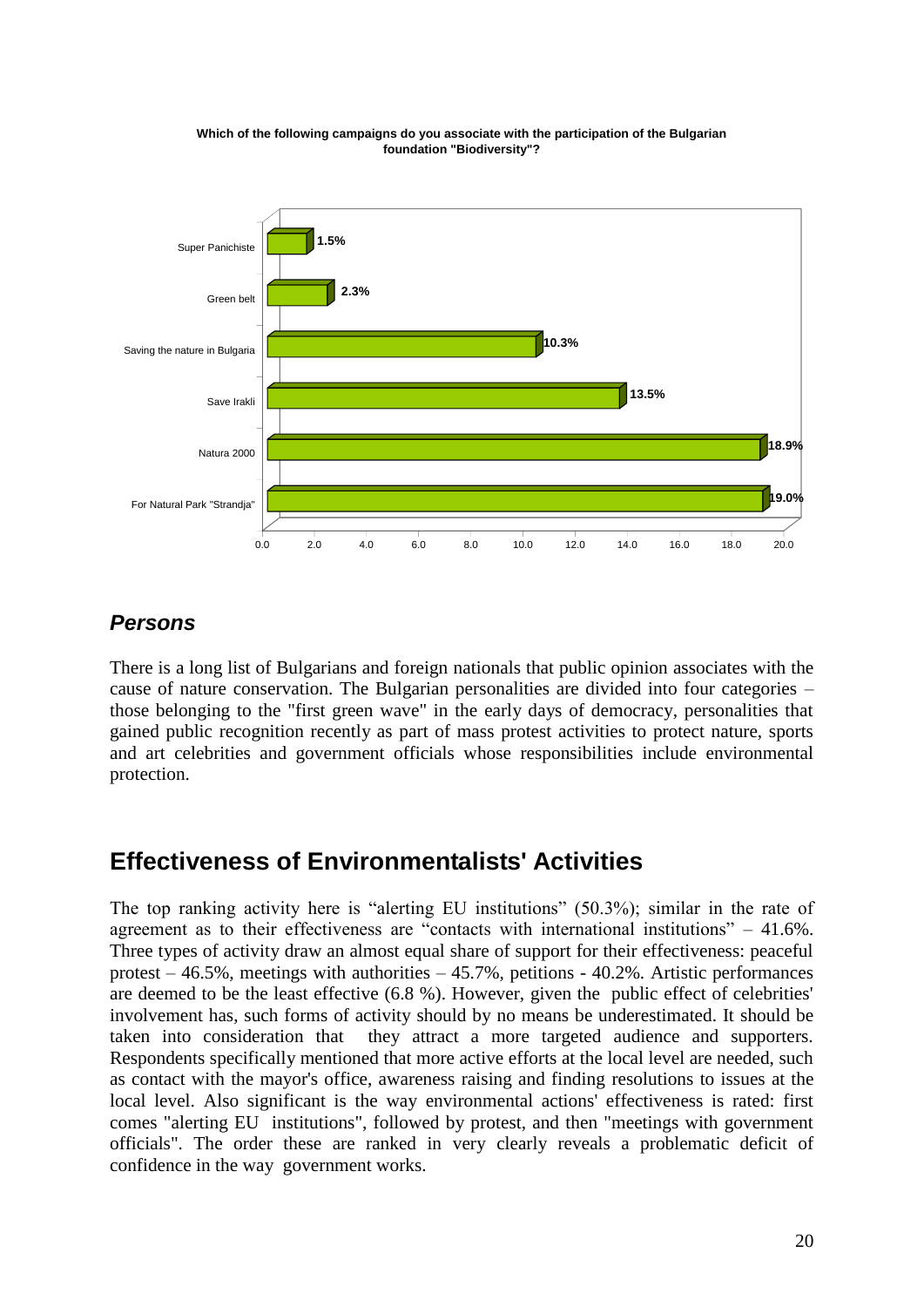**Which actions of the environmentalists do you consider as most effective?** 



# <span id="page-20-0"></span>**Attitudes towards donations**

A little more than 50% have determined a concrete form of donation – the rest are divided between "I will not donate" –  $36.4\%$  and "I participate with voluntary work" –  $9\%$  - in some cases with the addition of "in case the whole family participates". Among the concrete forms of donation, most popular is through SMS – 39.1% followed by donation campaigns on public places (streets, parks, etc) -20.3%, shops that take out part of the price for nature conservation – 14.3%, donations in the municipality; preferred are donations related to children. Donations that benefit children are often seen as a cause that competes to the environmentalist one but probably those two aspects can be joined.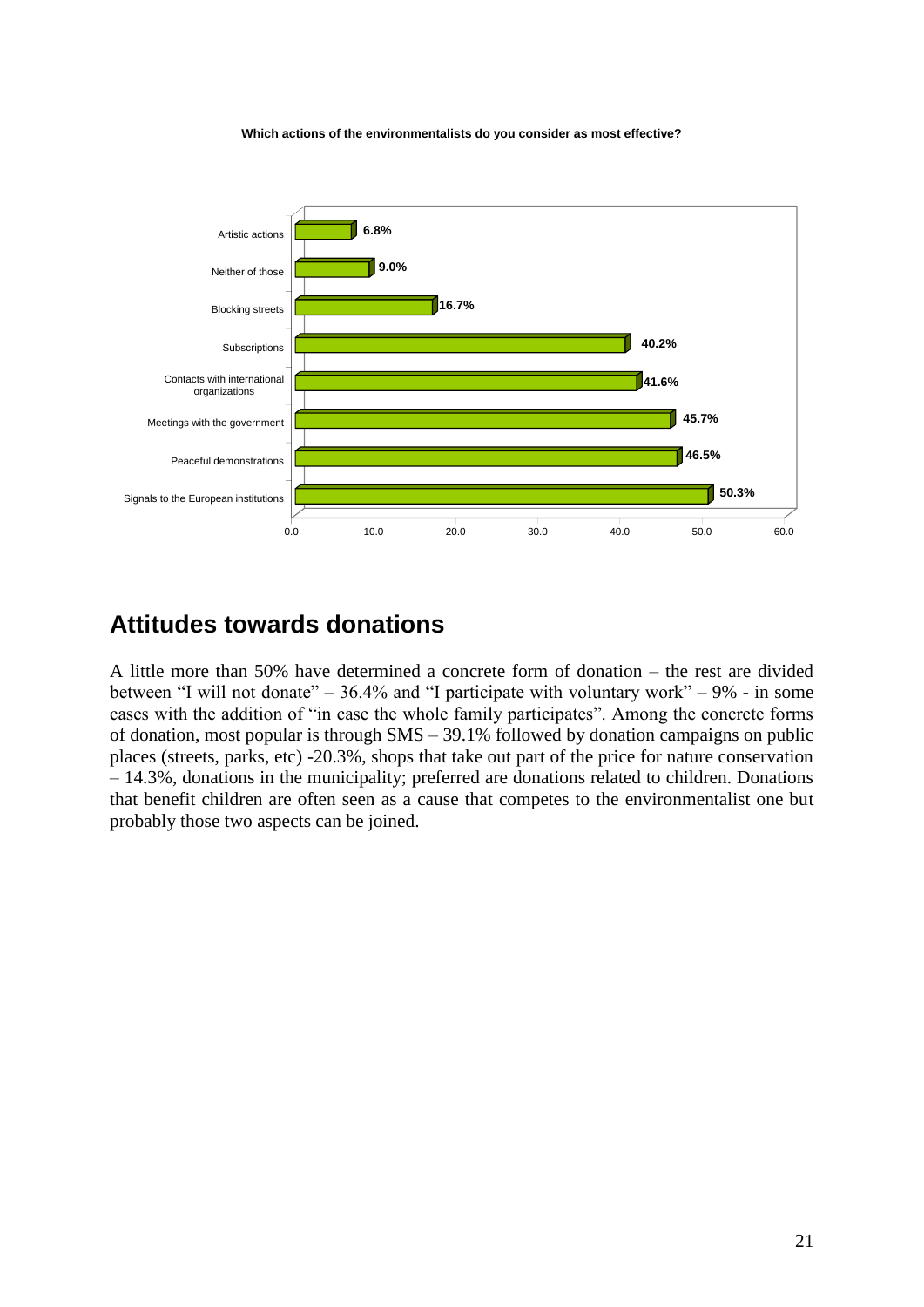



Relatively thin is the share of people who can contribute with a donation. Up to 1 lev would donate – 8.8% - 2-5 lv. 31.3%, 6-25 lv. -37.5%, 26-50lv – 10.3%, 51-100 lv. – 8.0%, and 100+ lv. – 4.5%. The largest is the share in the category 6-25lv, after which a decrease is observed in the readiness to donate larger amounts. The larger donations should be sought through a different type of donations forms as compared to the average amounts for which in the moment there is readiness to be donated for environmentalist campaigns.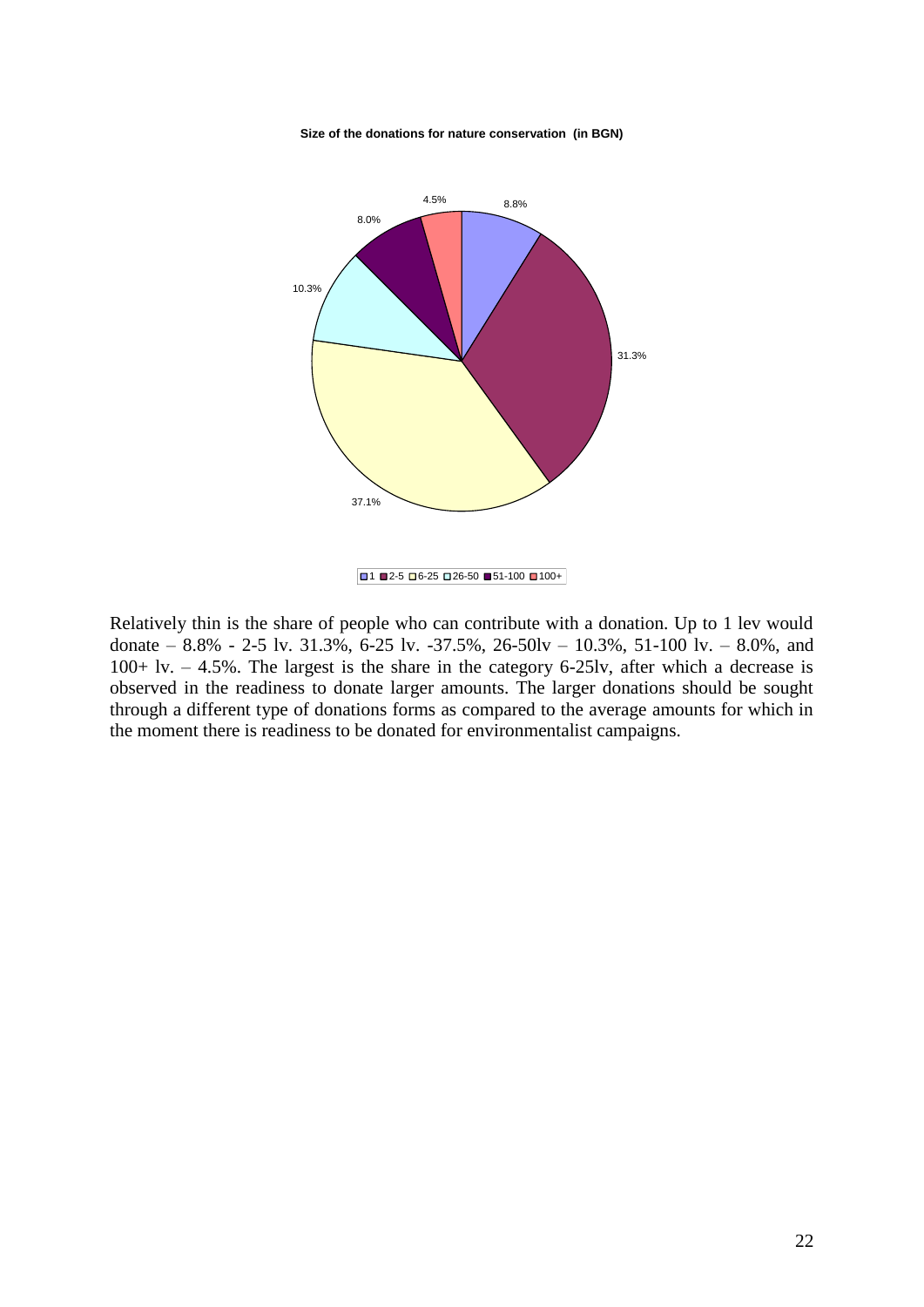

**Would you donate money for purchase of land from its onwers for the purpose of nature conservation?** 

# <span id="page-22-0"></span>**Green Lifestyle**

The issues of tourism, "green" lifestyle and organic food give a natural direction to the ties between environmentalists and other related causes. Less than one third of respondents have indicated that they practice "green" lifestyle – using energy saving light globes and appliances (39.7%), separate waste collection (38.9%), using a textile long-life shopping bag, thus avoiding plastic bags (39.7%), using a bicycle for regular transportation (22.8%). Quite notable, however, is the way respondents continued the list of "green" activities that were not listed in the questionnaire - walking, using better quality petrol, using natural fertilizers, turning electric devices off instead of leaving them in standby, regular gardening and hiking, vegetarian diets, planting trees etc.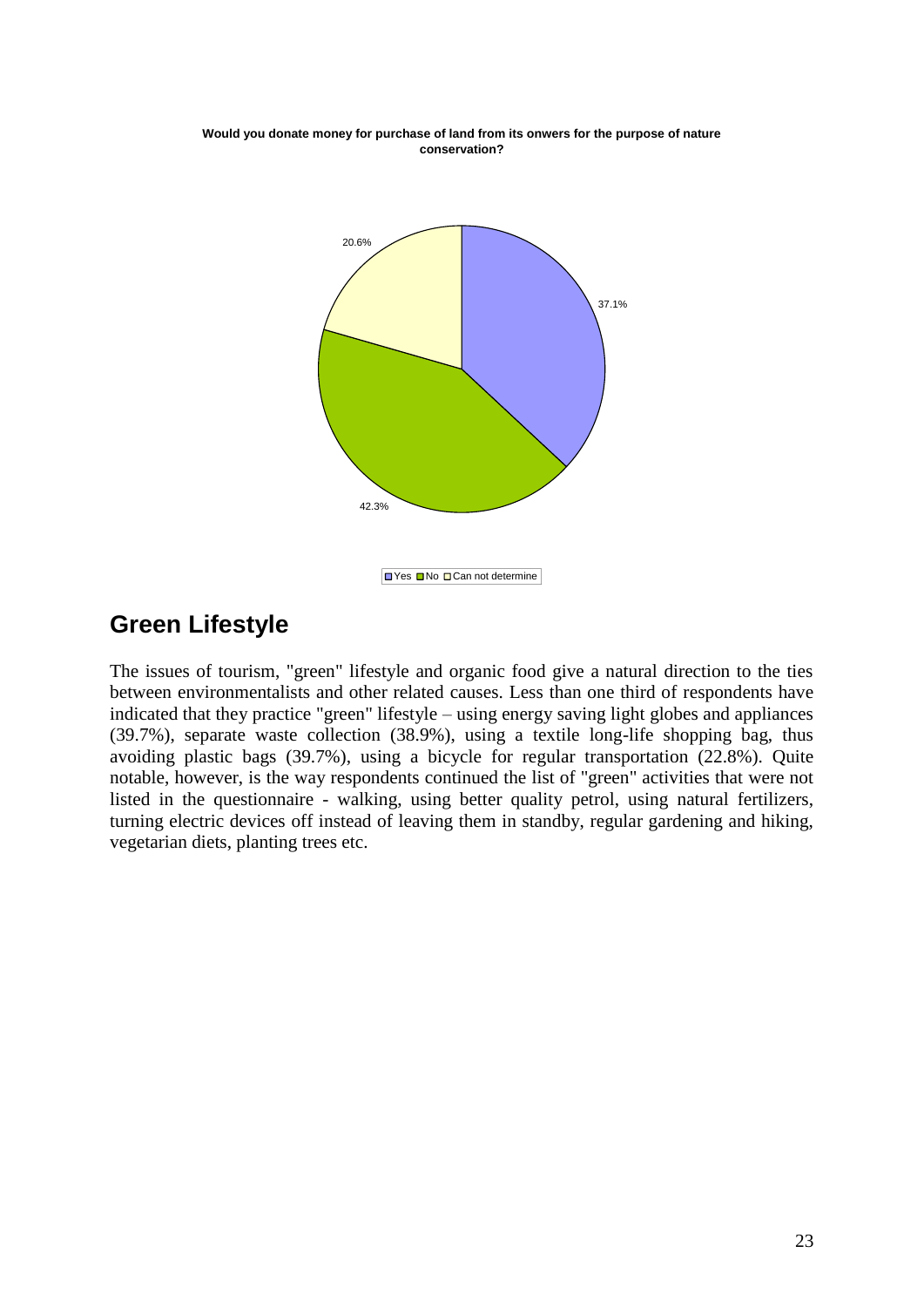**What from the green way of life is part of your every-day life?** 



#### **Organic Food**

Selecting high-quality organic food for one's diet is part of "living green". When shopping for food, 46.5% of respondents show interest in what its origin is. The same share of replies is however given by people who show no interest in organically grown produce  $-45.8\%$ . This issue shows a clear polarization of opinion. Therefore we looked into the reasons for such lack of interest in organically grown food. The first reason is insufficient trust in agricultural producers: 83.8% of respondents said they do not trust the people who advertise their produce as being organically grown. Only 16.2% trust farmers are telling the truth. The reply most often given to the "organic food" question is: "labels lie when they advertise a product as organically grown" - 41.6%, followed by the statement that supply is insufficient - 18.2%, (more frequently the opinion of people living in big cities) and the opinion that organic products are too dear – 15% of respondents.